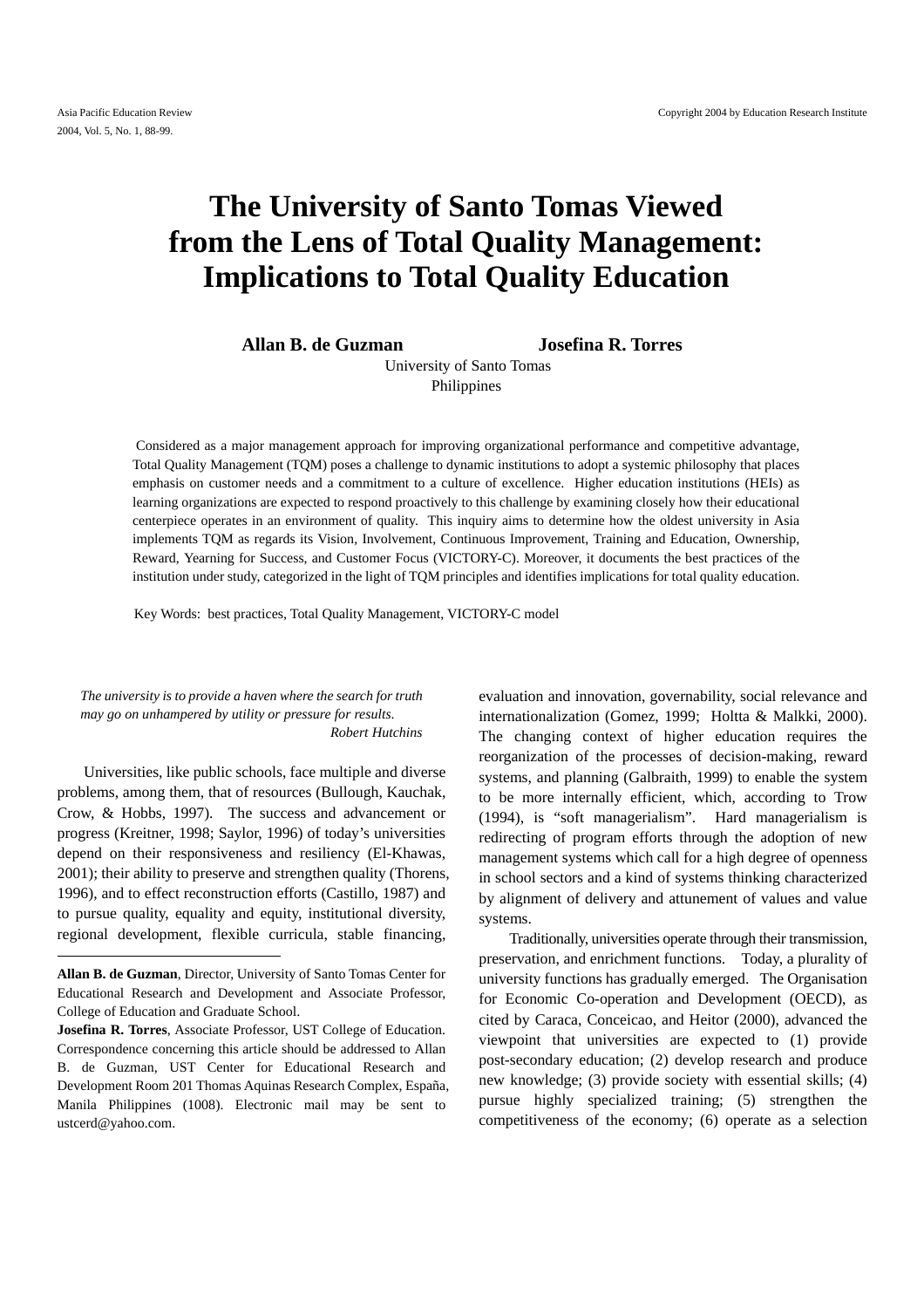filter for highly demanding jobs; (7) contribute to social mobility; (8) provide services to the community; (9) serve as a paradigm of social equality; and (10) prepare leaders for the future generations.

The foregoing plurality of functions poses the challenge to institutions of higher learning to rethink and retool their educational efforts, guided by sound philosophical bases and andragogical tenets and constructs geared toward heightened quality and excellence, relevance and responsiveness, access and equity, and efficiency and effectiveness as centers of development and formation (Commission on Higher Education, 1995), while maintaining critical balances such as growth vs. equity, internationalism vs. relevance, technological modernity vs. cultural preservation, and individual development vs. cohesion (International Commission of Education for the 21<sup>st</sup> Century, 1996).

Today, interdisciplinarity and multi-disciplinarity instead of exclusivity in development efforts and approaches are paramount to the competitive advantage of schools, colleges and universities. There is close similarity in the way education and business operate (Bonstingl, 1996). Consequently, academic institutions can no longer dissociate themselves from business thinking and processes, considered as the "best practices" for organizational transformation. One of these practices is systems re-engineering through Total Quality Management (TQM) application.

As a quality movement, TQM is based on the concept of continuous improvement (Saylor, 1996; Ross, 1994; Jurow & Barnard, 1993; Robbins, 1993; Jablonski, 1992,). Team teaching, site-based management, cooperative learning, and outcomes-based education are examples of educational translations of TQM constructs and principles (Lunenberg & Ornstein, 2000). Efforts to apply TQM in an organizational context are geared toward customer satisfaction, which is perceived as the best measure of quality (Besterfield, Besterfield, Besterfield & Besterfield, 1998; Hamlin, 1994; Go, 1993). It is the state of quality of products and services that shapes organizational structure (Milevo, 1995) and organizational behavior (Stevenson, 1994). Moreover, quality is based on and is evident in the behavior of people. Within the context of academic institutions, quality is observed in the administrative, management and leadership components of the school organization. When quality becomes part of the school culture, various possibilities unfold and desired goals are achieved. If universities were to become institutions of quality, then higher education as UNESCO puts it, has to assume a leading role in the renewal of the education system as a whole (Tunnermann, 1996).

Today's universities are challenged by various trends, among them, quantitative expansion, differences in institutional structures and study programs, and financial restrictions. These trends constitute concurrent processes such as democratization, globalization, regionalization, polarization, marginalism and fragmentation (Tunnermann, 1996). Systemically treated, these trends may lead to the emergence of what the UNESCO envisions—a *proactive university*. Any higher education institution, transformed into a proactive university, assumes a unique status characterized by proactiveness, efficiency and effectiveness, and excellence, as follows:

A place where high quality training is provided, students are trained and prepared so they can perform more efficiently and effectively a wide range of civic and professional functions and activities, including the most diverse, current and specialized;

A place in which entry depends only on the intellectual merit of the individual and on his/her capability to participate actively in curricular programs and activities which foster social equity;

A fully developed community tasked to search, create and disseminate knowledge, promote the progress of science, and participating in the development of innovations and technological inventions;

A learning environment premised on quality and knowledge, and instills in future graduates the commitment to search unremittingly for knowledge to intensify their sense of responsibility in order to use their training as an instrument for social development;

A place where updating and continuous improvement of knowledge is fostered;

A community in which cooperation with industry and the service sectors is encouraged and actively supported for economic progress of the region and the nation;

A place where the most relevant local, regional, national, and international problems and their solutions are identified, analyzed and discussed in an environment of critical thinking and learning, where the active participation of individuals is encouraged in discussions that relate to social, cultural, and intellectual advancements;

A place where governments and other public agencies can address the search for reliable scientific information which is increasingly needed for decision- making at all organizational levels and where public participation is fostered in the decision-making process;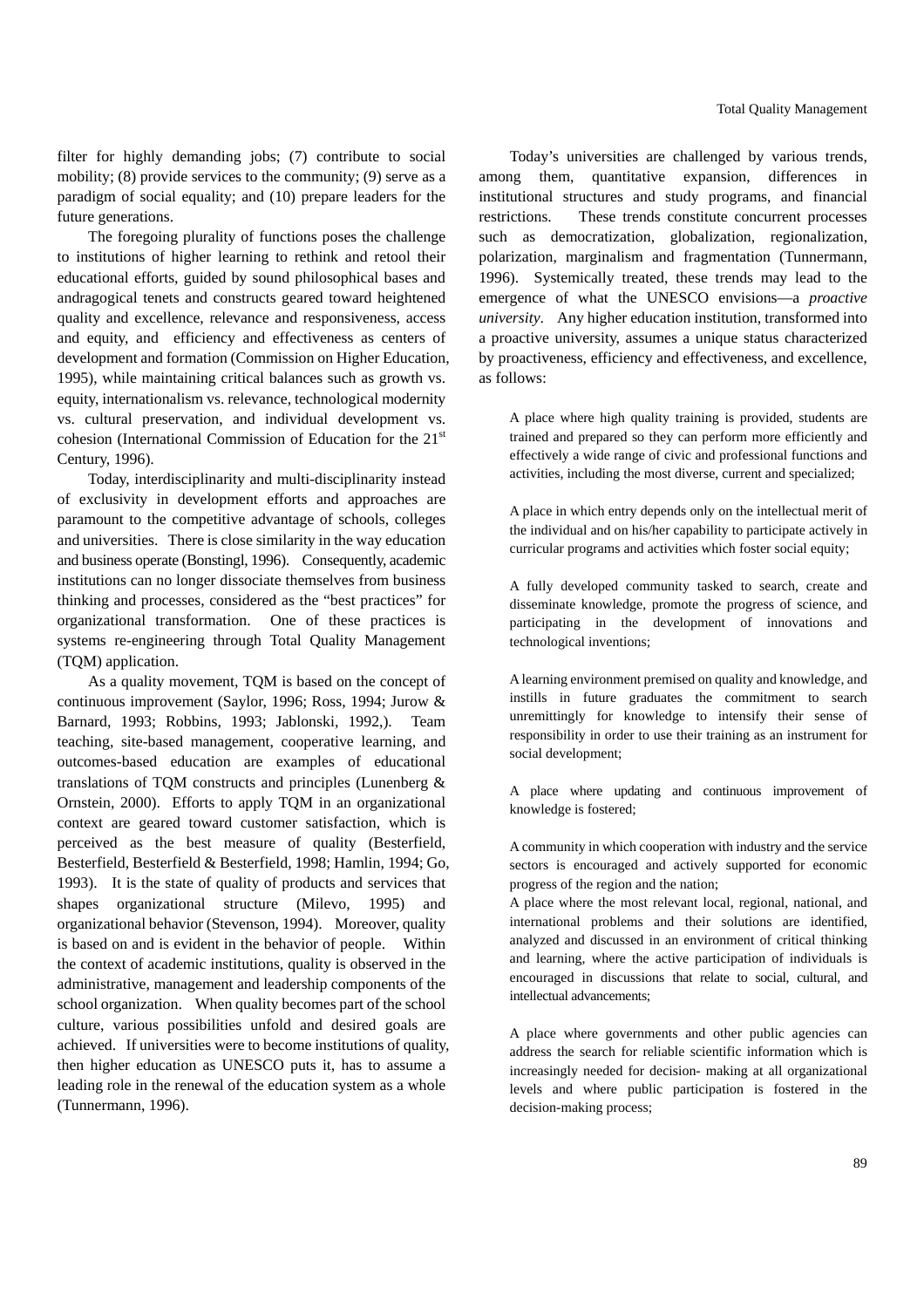A community, the members of which, commit themselves fully to the principle of academic freedom, devote themselves to the search of truth, to the promotion and defense of human rights, democracy, social justice and tolerance within their own communities and all over the world, and take part in the education and training of individuals who genuinely participate in the development of a culture of peace;

A well placed institution within the context of the world, adapted to the pace of contemporary life and varying characteristics of regions and countries.

The foregoing attributes of a proactive university are explicit evidences of the impact of TQM as a paradigm shift in education, the application of which paves the way for academic discourses and provides unique opportunities for researchbased explorations such as this inquiry.

#### **The present study**

This paper aims to describe and analyze how Total Quality Management (TQM), as an educational management framework is adhered to in an academic context, specifically, the University of Santo Tomas, which by 2011, looks forward to its 400<sup>th</sup> year of service to the country and humanity and proves its timeliness and timelessness, despite its being the oldest university in Asia.

Specifically, this study seeks to determine how a time-tested institution of higher learning adheres to and practices the following TQM constructs: Vision, Involvement, Continuous Improvement, Training and Education, Ownership, Rewards and Recognition, Yearning for Success and Customer Focus (VICTORY-C); identify if significant differences exist in the way academic and administrative sectors of the institution under study assess the extent of adherence of the university to TQM constructs and principles; codify TQM-based best practices of the institution understudy that may be used as benchmarks of other higher education institutions in effecting systemic changes with *quality* as their guiding philosophy; extract major education implications of total quality management for "total quality education"

#### **Study framework**

When an educational institution commits itself to adopt TQM as its way of life, careful analysis of how to structure the TQM framework is necessary. The TQM framework, as interpreted by Saylor (1996), serves as the guiding philosophy

of the institution in determining what, when, and how to direct its efforts towards a desired goal, the solution of problems, the execution of an educational plan, thus avoiding educational wastage of time effort and resources. The TQM framework, otherwise known as the VICTORY-C Model, requires: FOCUSING ON CUSTOMERS, Instituting modern LEADERSHIP, Visioning a common focus (VISION), Involving everyone and everything (INVOLVEMENT), Continuously improving people, processes and product (CONTINUOUS IMPROVEMENT), Training, educating, coaching, facilitating and mentoring (TRAINING AND EDUCATION), Owning the institution, TQM processes and work (OWNERSHIP), Recognizing and Rewarding (RECOGNITION AND AWARDS), and YEARNING FOR SUCCESS.

The educational institution must ensure that the TQM framework is well structured and interpreted into long-term perspectives. Structuring the framework must involve all school sectors, and responsibility and accountability for results and outcomes, and be committed to by the particular sectors concerned. For a TQM framework focused on total customer satisfaction to succeed in attaining VICTORY, strong leadership is needed. Transformational leadership does not direct the faculty and staff as to what to do, but provides opportunities for leadership in performing instructional and administrative tasks and assuming responsibility and accountability for results and outcomes. Transformational leadership trains teachers and staff members to become leaders themselves.

Strong, unified leadership ensures the VICTORY of organizational efforts. However, victory is not certain without benchmarking. Benchmarking, a recent aspect of educational thinking and practice, is a quality assessment tool that operates effectively in a strategic planning environment. Etymologically, the term "benchmark" comes from a surveyor's mark which indicates elevation. In business as well as in higher education, benchmark means a standard of excellence against which the results and efforts are measured or judged. Grundstorm (1995, p. 131) describes benchmarking as "the practice of being humble enough to admit that someone else is better at something, and being wise enough to learn how to match and even surpass them at it". Simply stated, to benchmark is to establish a desired goal of excellence towards which all efforts must be directed. The common benchmarking strategies are internal benchmarking, competitive benchmarking, functional benchmarking and generic benchmarking.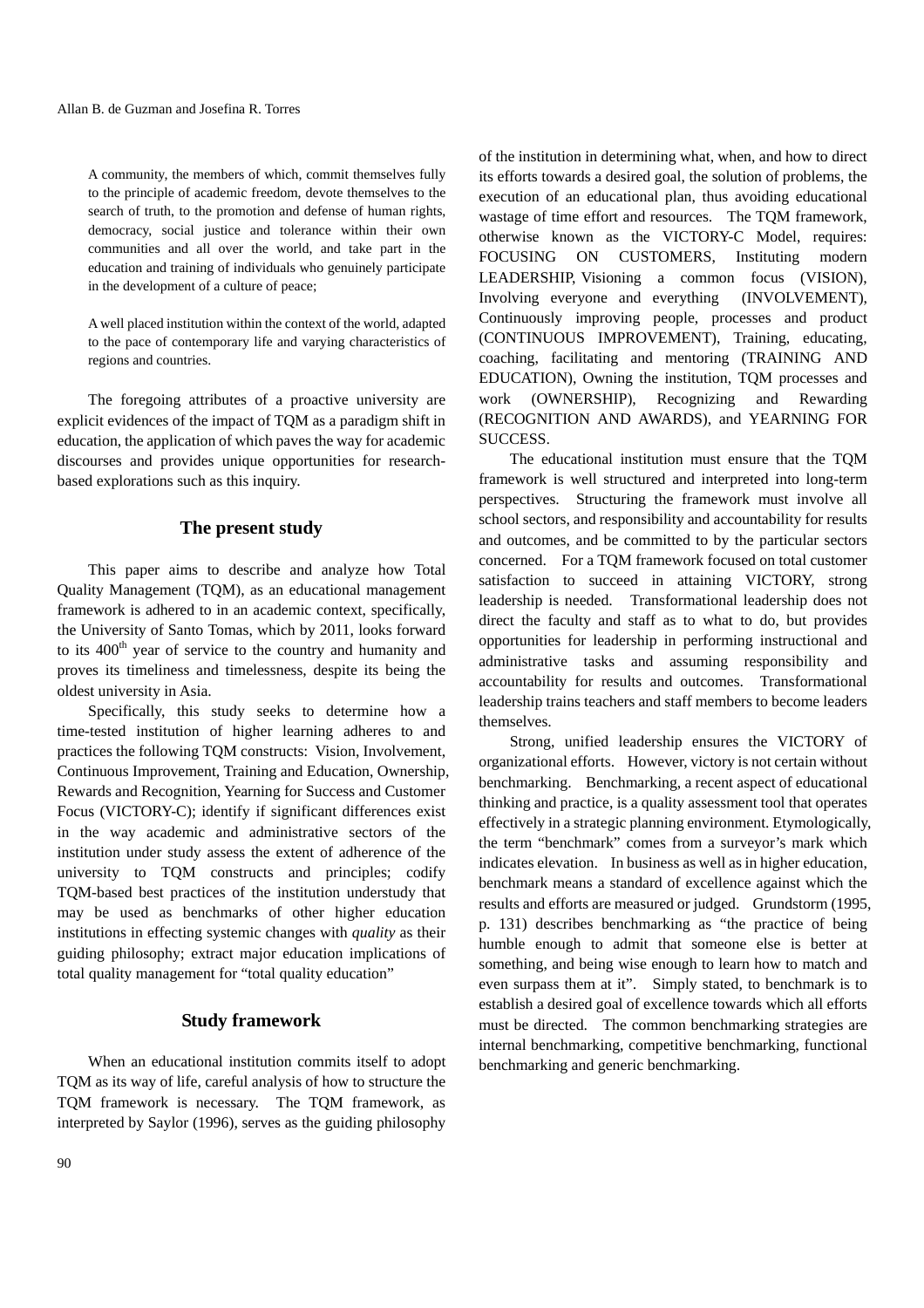#### **Method**

#### *Study Site*

As of 1998, higher education in the Philippines consisted of 1383 colleges and universities enrolling about 2.4 million students-*2nd in the world next to the US* (The 1998 Philippines Education Sector Study). One distinguishing feature of the Philippine Higher Education System is that about 81 per cent of the institutions (1118 out 1383) are privately owned and managed without subsidies from the government. Such status invites further probing whether or not these private schools, despite their self-liquidating condition, still manage to effect quality improvement efforts. Interestingly, the University of Santo Tomas, a 393-year old institution of higher learning is a good locus for close examination of quality education viewed from the lens of total quality management.

By the year 2011, the University of Santo Tomas shall have reached its 400 years of existence. Its long years of service to society deserves quality auditing and assessment systems, both by internal and external agencies. These systems include a voluntary accreditation system, Commission on Higher Education-identified Centers of Excellence and Development and the short-lived Asiaweek Survey of Top 50 universities. Results of these quality assessment initiatives have given the university the opportunity to identify its strengths, limitations vis a vis areas of opportunities and threats (SLOT) for improvement.

With a student population of 33,322 as of 2002-2003 and 1500 faculty, the University of Santo Tomas has managed to maintain its status as one of the four best universities in the Philippines listed in the Asia Week top performing institutions.

The University Santo Tomas, as it works for its quadricentennial year by 2011 has crystallized its long term agenda of (1) enhancing its Christian identity; (2) upgrading the quality of instruction; (3) asserting its research equipment; (4) sowing the deeds of hope; (5) improving physical resources; (6) enhancing organizational performance; (7) strengthening current funding sources; (8) expanding educational service communities; (9) intensifying institutional presence; and (10) innovating teaching and learning through information technology. These identified thrusts of the institution are anchored to the idea of continuous improvement, which in a nutshell speaks of what management experts call "total quality management".

 The year 2003 marked the collective effort of the University to place "quality" at the core of its educational activities. Operating under the motto of "Total Quality Education", the university has introduced and institutionalized a *Total Quality Management Program*. This program aims at instilling productivity and quality consciousness among its academic and non-academic personnel; creating awareness on how TQM can be linked and applied in the various activities of the university in order to attain customer-focused services; assessing areas where the organization should focus on improvement activities; and implementing quality and productivity programs and activities that will strengthen and complement TQM in the academe.

#### *Survey instrument*

To assess the unique attributes of the educational institution under study substantially and objectively, a modified version of Saylor's instrument (1996) was used, with nine (9) variables, each of which has ten (10) indicators. The 80-item modified instrument was subjected to reliability test. Results of the split-reliability method indicated a high reliability coefficient of .92. With the VICTORY-C as framework of the instrument, each variable was measured on a 5-point Likert scale (5= agree to a very much extent, 4= agree to a much extent, 3=agree to a moderate extent, 2=agree to a little extent, 1= agree to the least extent) and was interpreted, using the Dedekind cut (4.51-5.00= *agree to a much extent* , 3.51-4.50= *agree to a large extent* 2.51-3.50= *agree to a moderate extent* , 1.51-2.50= *agree to a little extent*, 0.50-1.50= *agree to the least extent*). Data were treated, using descriptive and inferential statistics, including mean, weighted mean, ranking, Pearson's Coefficient of Correlation and t-test. Qualitative aspects of the study consisted of unstructured interviews with the deans, department chairs and faculty of the colleges under study. Data yielded by the questionnaire and the interviews were cross-validated through documentary analyses of faculty manuals and the annual president's reports, which were made available by the Offices of the deans and the Office of the Vice-Rector for Academic Affairs (OVRAA).

## *Sampling procedures*

At the time the study was conducted, there were seventy six (76) administrators (College Deans, Assistant Deans, Faculty Secretaries, and Department Chairpersons), nine hundred and twenty four (924) tenured faculty members and four thousand five hundred thirty eight (4,538) senior students representing the different colleges in the university. From these population base, and using the Sloven's formula with an estimate of error equal to .05, sixty four (64) administrators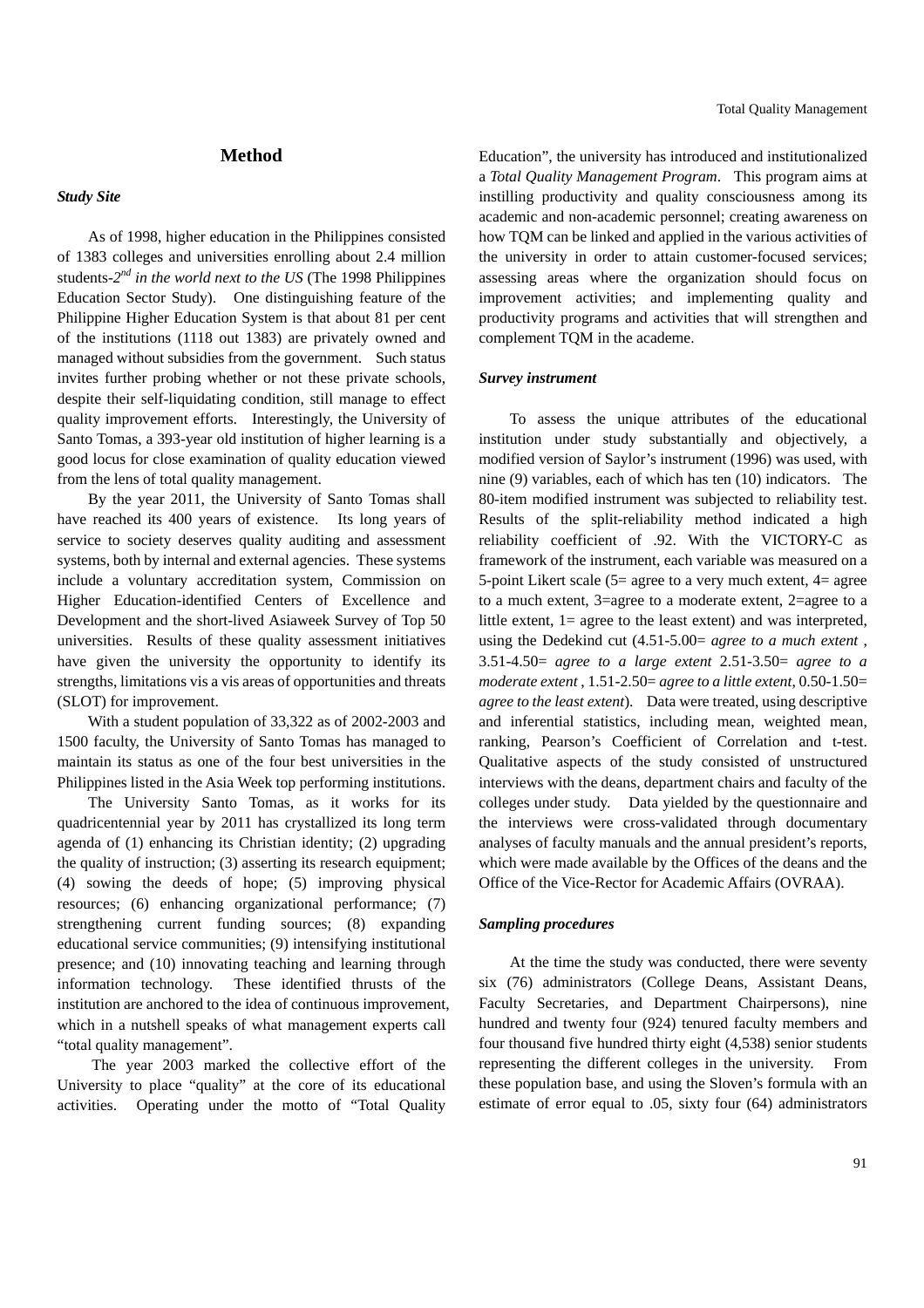were purposively chosen; five-hundred and sixty five (565) faculty members were also chosen through stratified sampling and applying ratio and proportion, using the academic colleges and the years of teaching experience as bases. Three hundred and seventy one (371) senior students were identified as respondents through stratified random sampling and applying ratio and proportion. The selection of student respondents was based on the faculty class record, while stratification, on specific individual areas.

# **Results and Discussion**

As Tables 1 and 2 indicate, it is evident that, on the whole, the top three principles adhered to by all sectors of UST administrators, faculty and students, regardless of college affiliations, are Vision (3.95), Training and Education (3.75), and Recognition and Rewards (3.69), interpreted as "to a great extent". The emergence of vision, training and education and recognition and rewards as the most adhered TQM constructs of the university finds their resemblance to what systems thinkers call as input-process-output orientation. Considered as the guiding path of any educational enterprise, vision serves as the institution's main input in all its processes. When the school's vision is clearly articulated and communicated via oral and written means, the spirit of oneness in purpose becomes evident in the workplace. Interview results indicate

that the vision of the school understudy is clearly spelled out in major information bulletins like the faculty and student manuals and is discussed during orientation, meetings and other important gatherings in the university. As the institution's vision states:

By the year 2011, the University of Santo Tomas envisions itself as a center of excellence in various programs of teaching, an acknowledged expert in key areas of research in the pure and applied sciences, a leader in community/extension services, and as the Center of Contextualized Theology in Asia. It also envisions for itself an extended physical presence beyond Manila, and a more functional networking mechanism with other universities/institutions (Abaño & Cabading, 2003, p. 3).

The extent to which the said vision is actualized is gauged in terms of the quality of the human resource program of the university. It should be noted that training and education as a construct of TQM clearly plays a vital role toward this end. Documentary analysis of available data discloses the aggressive and programmatic attempts of the university to improve the quality of its faculty profile through the introduction of various improvement schemes. Among theses are the offshore Master's program, theses and dissertations grants and other innovative programs in collaboration with partner institutions and funding agencies.

With the desire to sustain faculty effort to improve their

Table 1*. The extent of adherence of the University of Santo Tomas to the TQM constructs and principles in the overall management of its educational delivery services* 

| <b>TOM Constructs</b>          | <b>GM</b> | VI         | Rank |
|--------------------------------|-----------|------------|------|
| Vision                         | 3.95      | AGE        |      |
| Involvement                    | 3.56      | AGE        | 8    |
| Continuous Improvement         | 3.63      | AGE        |      |
| Training and Education         | 3.75      | AGE        | 2    |
| Ownership                      | 3.68      | AGE        | 4    |
| <b>Recognition and Rewards</b> | 3.69      | AGE        | 3    |
| <b>Yearning for Success</b>    | 3.61      | AGE        |      |
| Focus on Customer              | 3.62      | <b>AME</b> | 6    |

*Note.* GM=Grand Mean,

VI= Verbal Interpretation

AVE=Agree to a Very Great Extent

 $4.51-5.00$  AVGE = Agree to a Very Great Extent

 $3.51-4.50$  AGE = Agree to a Great Extent

 $2.51-3.50$  AmoE = Agree to a Moderate Extent

1.51-2.50 ALiE = Agree to a Lesser Extent

0.50-1.50 AleE= Agree to the Least Extent

(No. of Colleges=10)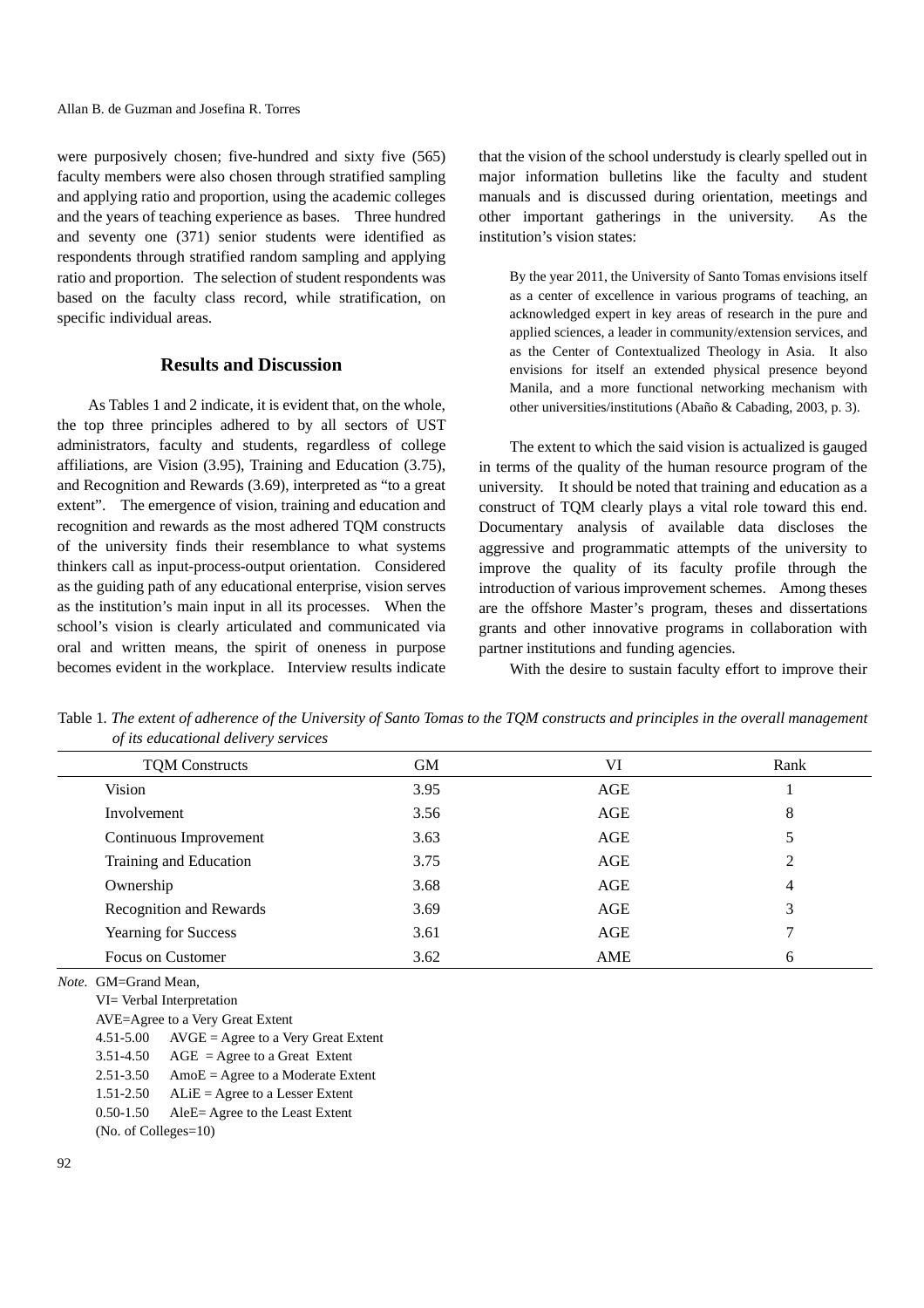craft, rewards and recognition have become a built-in process in the life of the university. Scholarships, fellowships and other exchange programs, in collaboration with local and foreign institutions and agencies, are in place for faculty members with strong teaching and research repertoire. Relevant and high quality teaching, research and community extension outputs are given equal attention in the institution's faculty classification and promotion system and are given due recognition in the university-wide activities.

The interplay between and among the constructs of vision, training and education and rewards and recognition imply the need for the development of a professional culture and the utilization of resources and expertise for work innovation (Vandenberghe,1995). They are indicative of administrative and instructional leadership for school effectiveness (Harchar & Hyle 1996); transformational leadership, for school restructuring (Chui, Sharpe and McCormick, 1996) as indicated in the communication and formation of values, the professional development and empowerment of teachers, people orientation and structural leadership. Studies have shown that training and education are vital to the improvement of individual skills and organizational capabilities, while involvement encourages and nurtures individual sense of personal ownership (Cotton, 1994).

Table 2 reveals a coefficient of correlation r which indicates that there is "slight or almost negligible correlation"

between the aggrupation of UST by college and UST's extent of adherence to the following TQM constructs and principles: Vision (r=0.056); Involvement (r=0.026); Continuous Improvement ( $r=0.078$ ); Training and Education ( $r=0.059$ ); Ownership (r=0.029); Rewards and Recognition (r=0.020); Yearning for Success (r=0.056) and Focus on Customer (r=0.017). The table further reveals, that when grouped by colleges, except for the t-value of Continuous Improvement  $(t=2.02)$  which is greater than the tabulated t-value of 1.96, there is no significant relationship between UST and the college assessments of the extent of adherence to the TQM constructs and principles. This can be attributed to the multidisciplinary and comprehensive nature of the university. Though programs, projects and activities initiated by the different colleges differ, it is expected that the realized outputs harmonize with what the university has envisioned. Colleges are then challenged to effect continuous improvement in their respective delivery systems. The true measure of the said harmony is gauged in terms of the institution's performance in national examinations and the high employability index of the graduate in the workforce. Records show that high percentage passing rates were seen in 15 disciplines surpassing the national passing rates.

As revealed in Table 3, the computed t-values of the eight (8) TQM constructs, with the exception of Training and Education (0.72) and Rewards and Recognition (0.18), are

| <b>TQM Constructs</b>       |       | VI         | Computed t-value | Sig.      |  |
|-----------------------------|-------|------------|------------------|-----------|--|
| Vision                      | 0.056 | <b>SAN</b> | 1.45             | <b>NS</b> |  |
| Involvement                 | 0.026 | <b>SAN</b> | 0.67             | <b>NS</b> |  |
| Continuous Improvement      | 0.078 | <b>SAN</b> | 2.02             | S         |  |
| Training and Education      | 0.059 | <b>SAN</b> | 1.52             | <b>NS</b> |  |
| Ownership                   | 0.029 | <b>SAN</b> | 0.75             | <b>NS</b> |  |
| Recognition and Rewards     | 0.020 | <b>SAN</b> | 0.52             | <b>NS</b> |  |
| <b>Yearning for Success</b> | 0.056 | <b>SAN</b> | 1.45             | <b>NS</b> |  |
| <b>Customer Focus</b>       | 0.017 | <b>SAN</b> | 0.44             | NS        |  |

Table 2. *r Values of the extent of adherence of the academic sectors of UST to the TQM constructs and principles (by college)* 

*Note.* **r**= coefficient of correlation

NS=not significant

| $S =$ significant |                                                          |
|-------------------|----------------------------------------------------------|
| Magnitude of r    | Verbal Interpretation                                    |
| less than .20     | slight, almost negligible (SAN)                          |
| $.20 - .40$       | low correlation; relationship definite but small (LC)    |
| $.41 - .70$       | moderate correlation; substantive relationship (MC)      |
| $.71 - .90$       | high correlation; marked relationship (HC)               |
| $.91 - 1.00$      | very high correlation; very dependable correlation (VHC) |
|                   |                                                          |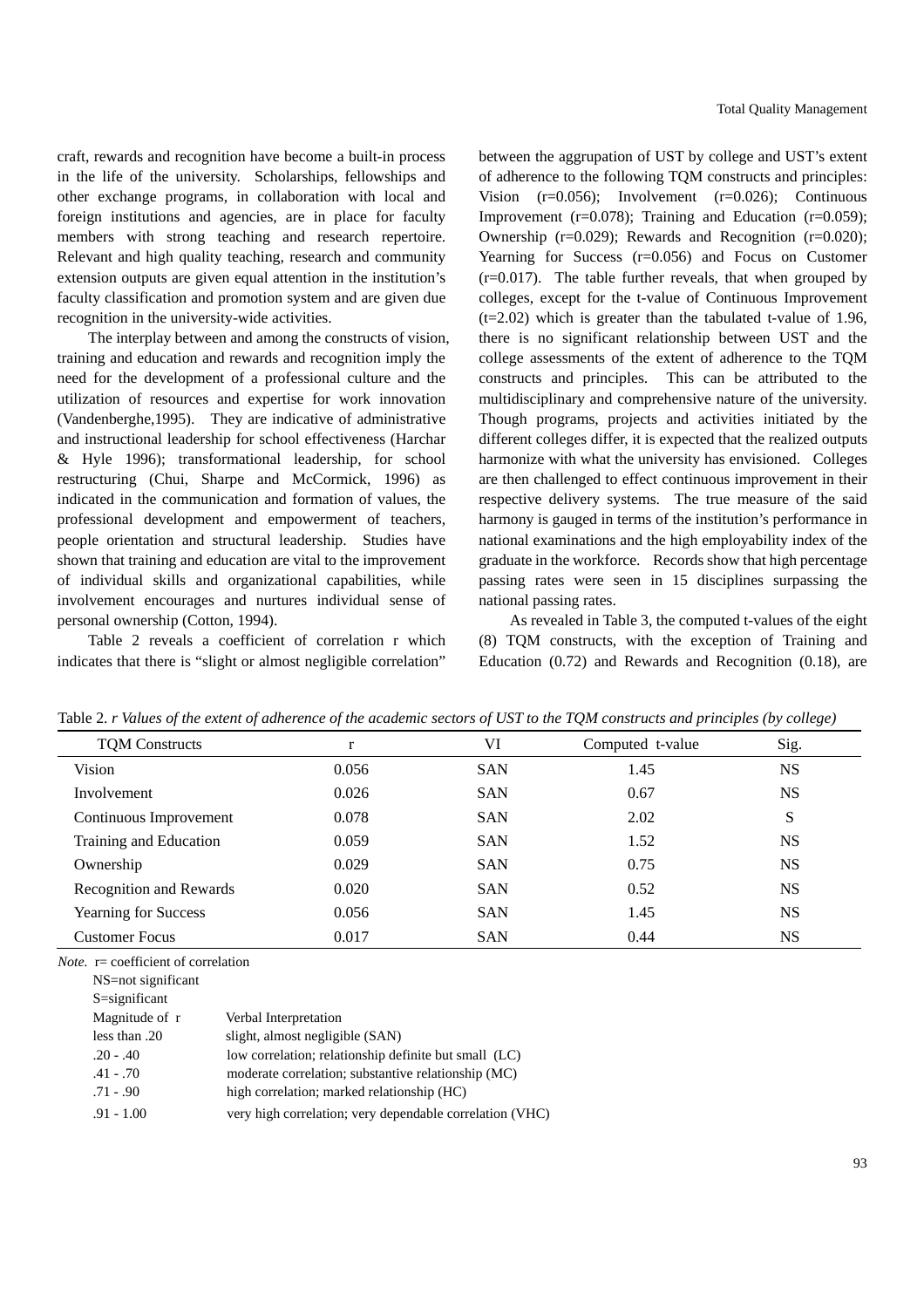|                                |          | $\cdot$    |                  |           |
|--------------------------------|----------|------------|------------------|-----------|
| <b>TQM Constructs</b>          |          | VI         | Computed t-value | Sig.      |
| Vision                         | $-0.220$ | LC         | 5.68             | S         |
| Involvement                    | $-0.101$ | <b>SAN</b> | 2.61             | S         |
| Continuous Improvement         | $-0.160$ | <b>SAN</b> | 4.14             | S         |
| Training and Education         | $-0.028$ | <b>SAN</b> | 0.72             | <b>NS</b> |
| Ownership                      | $-0.097$ | <b>SAN</b> | 2.51             | S         |
| <b>Recognition and Rewards</b> | 0.007    | <b>SAN</b> | 0.18             | <b>NS</b> |
| <b>Yearning for Success</b>    | $-0.077$ | <b>SAN</b> | 1.99             | S         |
| <b>Customer Focus</b>          | $-0.101$ | <b>SAN</b> | 2.61             | S         |

Table 3. *r Values of the extent of adherence of the academic sectors of UST TQM constructs and principles (by academic sector)* 

*Note.* r= coefficient of correlation

| NS=not significant S=significant |                                                          |
|----------------------------------|----------------------------------------------------------|
| Magnitude of r                   | Verbal Interpretation                                    |
| less than .20                    | slight, almost negligible (SAN)                          |
| $.20 - .40$                      | low correlation; relationship definite but small (LC)    |
| $.41 - .70$                      | moderate correlation; substantive relationship (MC)      |
| $.71 - .90$                      | high correlation; marked relationship (HC)               |
| $.91 - 1.00$                     | very high correlation; very dependable correlation (VHC) |
|                                  |                                                          |

greater than the tabulated value of 1.96, which indicate that correlation is significant: Vision (t=5.68); Involvement (t=2.61); Continuous Improvement (t=4.14); Ownership; (t=2.51); Yearning for Success (t=1.99); and Focus on Customer (t=2.61). Considering these results, the null hypothesis that there is no significant difference in group perceptual assessments of the extent to which the UST adheres and practices TQM constructs and principles is rejected.

Significant differences in the way TQM principles are being observed may be attributed to policies in the

|             |   |             |              | Rank                      |             |              |               |    |
|-------------|---|-------------|--------------|---------------------------|-------------|--------------|---------------|----|
| College     |   | ↑           | 3            | 4                         | 5           | 6            | $\mathbf{r}$  | 8  |
| Archi       | V | T           | $\Omega$     | Y                         | F           | $\mathbb{R}$ |               |    |
| AB          | V | T           | $\Omega$     | $\mathbb{R}$              | C           |              | F             | ٦z |
| Com         | V | T           | $\mathbb{R}$ |                           | F           | Y            | $\mathsf{C}$  | O  |
| Educ        | V | T           | $\mathbb{R}$ | $\Omega$                  | F           | Y            | $\mathsf{C}$  |    |
| Eng'g       | V | T           | $\mathbb{R}$ | C                         | O           | F            | Y             |    |
| <b>CFAD</b> | V | $\Omega$    | T            | $\mathbb{R}$              | F           |              | Y             |    |
| Music       | V | $\Omega$    | Y            | $\boldsymbol{\mathrm{F}}$ | T           | $\mathbb{R}$ | $\mathcal{C}$ |    |
| <b>Nurs</b> | V | $\mathbf R$ | T            | C                         | $\mathbf F$ | Y            | $\Omega$      |    |
| Phar        | V | T           | $\Omega$     | C                         | $\mathbf R$ | F            |               |    |
| Sci         | V | $\mathbb R$ | $\Omega$     | T                         | $\mathbf F$ | v<br>1       | C             |    |

Table 4. *UST Benchmarking matrix* 

*Note.* V=Vision; I=Involvement; C=Continuous Improvement; T= Training and Education; O=Ownership; R=Rewards and Recognition; Y=Yearning for Success; F=Focus on Customer Archi=Architecture; AB= Arts and Letters; Com=Commerce; Educ=Education; Eng'g=Engineering; CFAD=Fine Arts and Design; Music; Nurs=Nursing; Phar=Pharmacy; Sci=Science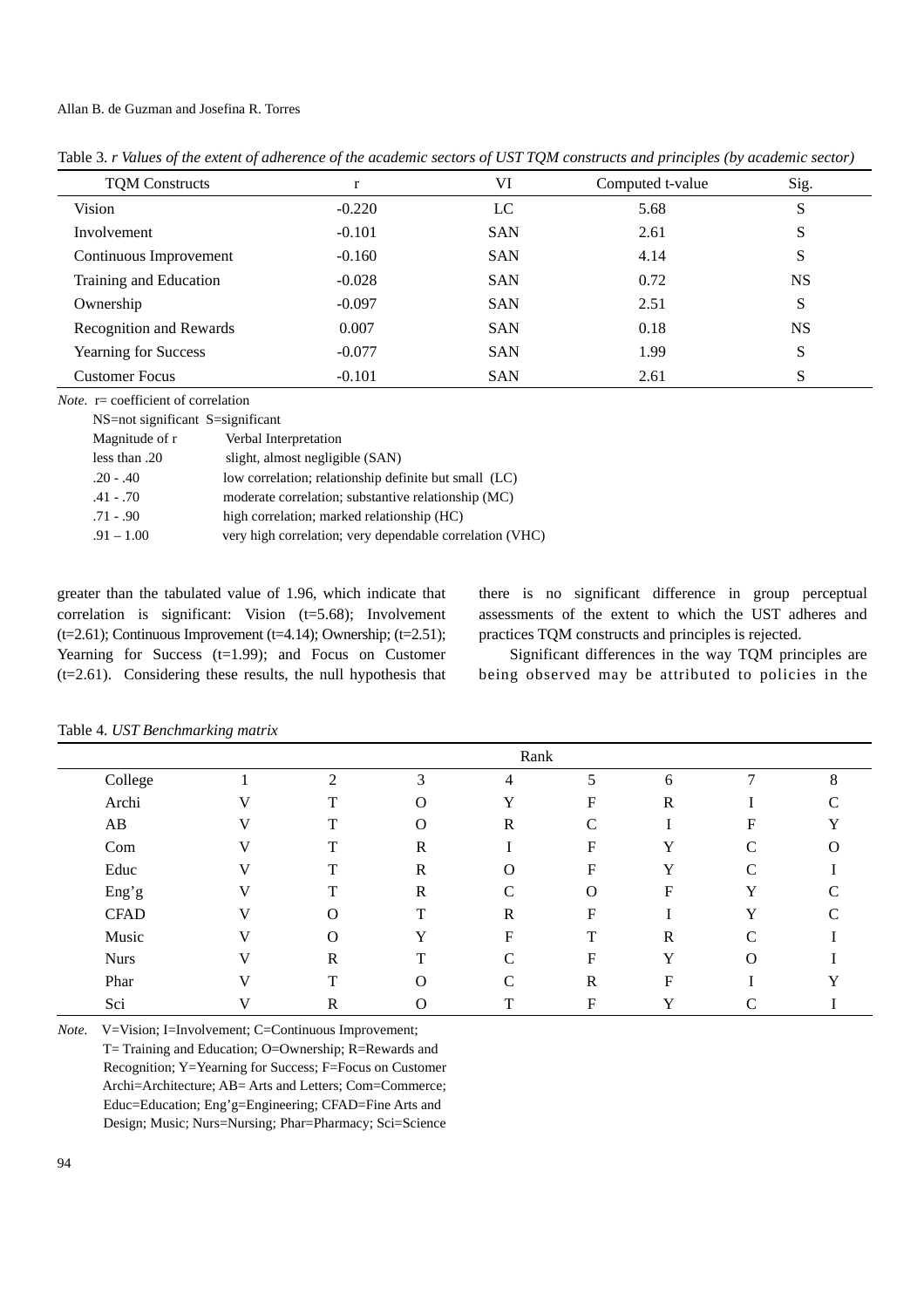| College              | Best Practices/ TQM Constructs/ Results Yielded                                                                           |
|----------------------|---------------------------------------------------------------------------------------------------------------------------|
|                      | <b>Best Practice:</b>                                                                                                     |
|                      | Periodic review of the curriculum; faculty development programs focusing on instruction, curriculum                       |
|                      | development; standard grading system for each department                                                                  |
| Arts and Letters     | TQM Constructs:                                                                                                           |
|                      | Continuous Improvement, Yearning for Success, Training and Education                                                      |
|                      | Results Yielded:                                                                                                          |
|                      | Center of Excellence in Philosophy and Literature Programs; Level II Accredited                                           |
|                      | <b>Best Practice:</b><br>Comprehensive curriculum in the Accountancy Program ( $4yrs + 2$ summers); in-house board review |
|                      | classes; reward system for board topnotchers; class participation in the choice of class advisers                         |
|                      | TQM Constructs:                                                                                                           |
| Commerce             | Training and Education, Continuous Improvement, Yearning for Success, Reward and Recognition,                             |
|                      | Involvement                                                                                                               |
|                      | Results Yielded:                                                                                                          |
|                      | Achievement Award for Accounting Licensure Examinations, Level II Accredited; Center of                                   |
|                      | Development in Business Education                                                                                         |
|                      | <b>Best Practice:</b>                                                                                                     |
|                      | Comprehensive Curriculum in Architecture; Exposure of Students and Faculty to Field Practice                              |
| Architecture         | TQM Constructs:<br>Continuous Improvement, Yearning for Success, Training and Education                                   |
|                      | Results Yielded:                                                                                                          |
|                      | Center of Excellence                                                                                                      |
|                      | <b>Best Practice:</b>                                                                                                     |
|                      | Full Immersion Practicum for all fields of study (Education, Nutrition, Hotel and Restaurant, Tourism                     |
|                      | and Food Technology); Maintenance of a laboratory school, hostel, cafeteria and operational travel                        |
|                      | bureau for better field practice;                                                                                         |
| Education            | TQM Constructs:                                                                                                           |
|                      | Continuous Improvement, Yearning for Success, Training and Education<br>Results Yielded:                                  |
|                      | Level II Accredited, High Passing Rate in Licensure Examinations in Teacher Education, Nutrition and                      |
|                      | Food Technology)                                                                                                          |
|                      | <b>Best Practice:</b>                                                                                                     |
|                      | Periodic review of the curriculum; strong national and international linkages; In-house review classes for                |
|                      | students; pool of faculty-engineer practitioners                                                                          |
| Engineering          | TQM Constructs:                                                                                                           |
|                      | Continuous Improvement, Yearning for Success, Training and Education                                                      |
|                      | Results Yielded:<br>Center for Excellence in Electronics and Communications Engineering and Centers of Development        |
|                      | (Chemical, Electrical, Industrial, Mechanical, and Civil Engineering)                                                     |
| Fine Arts and Design | <b>Best Practice:</b>                                                                                                     |
|                      | Introduction of Innovative Program in Museology for faculty members; comprehensive curriculum in                          |
|                      | interior design; system-wide participation through consultative committees                                                |
|                      | TQM Constructs:                                                                                                           |
|                      | Continuous Improvement, Yearning for Success, Training and Education, Involvement                                         |
|                      | Results Yielded:                                                                                                          |
|                      | Improved faculty profile, Rank #2 (National Passing rate) in Interior Design Board Examinations                           |

# Table 5*. "Best Practices" of UST Colleges*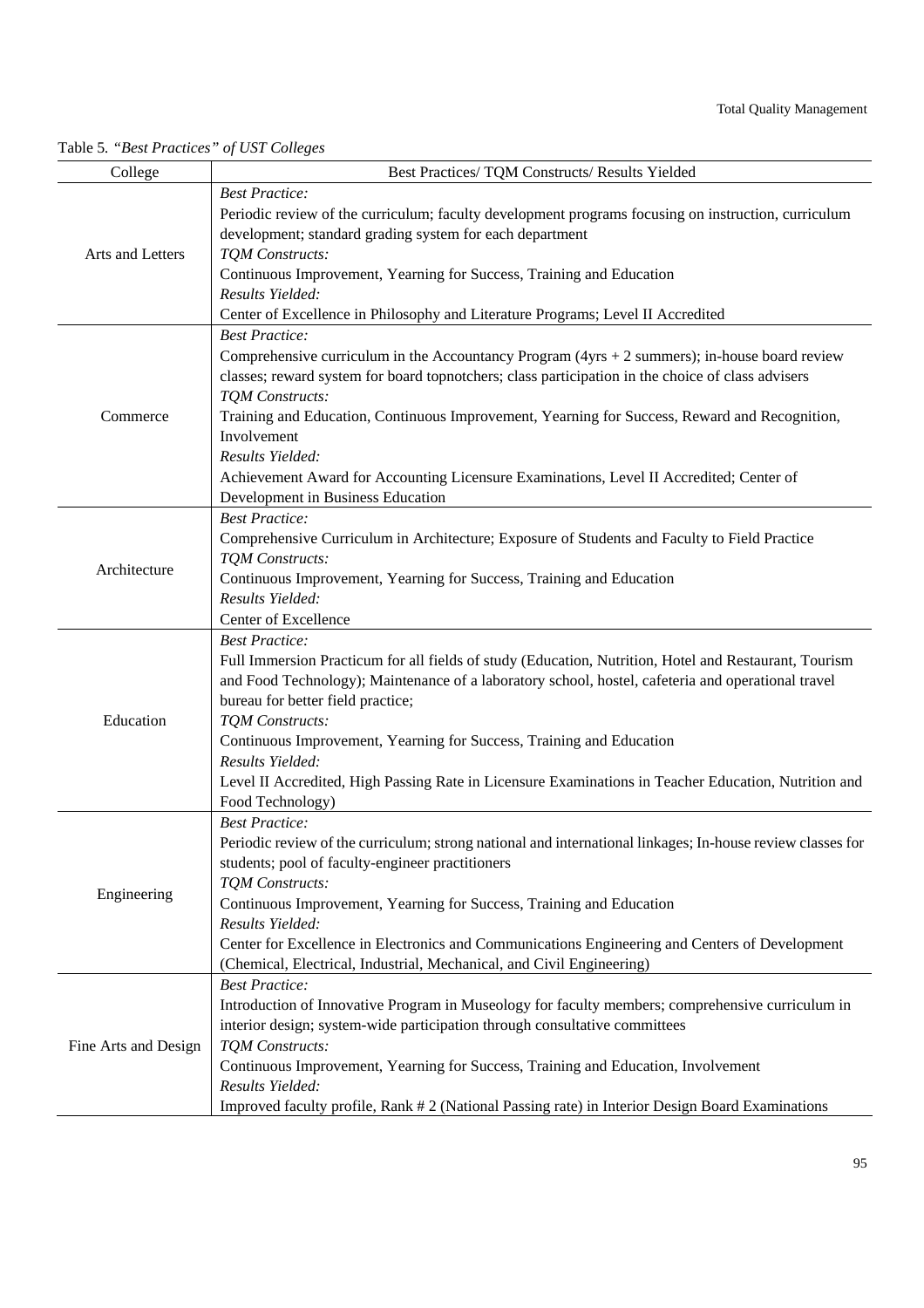|  |  | Table 5. "Best Practices" of UST Colleges |  |  |
|--|--|-------------------------------------------|--|--|
|--|--|-------------------------------------------|--|--|

| College  | Best Practices/ TQM Constructs/ Results Yielded                                                                  |
|----------|------------------------------------------------------------------------------------------------------------------|
|          | <b>Best Practice:</b>                                                                                            |
|          | The only music school in the country with a student orchestra (UST Symphony Orchestra); Annual                   |
|          | Music Camp to train music teachers in the country; comprehensive curriculum offering all majorships in           |
|          | musical instruments.                                                                                             |
| Music    | TQM Constructs:                                                                                                  |
|          | Continuous Improvement, Yearning for Success, Training and Education, Ownership                                  |
|          | Results Yielded:                                                                                                 |
|          | Center of Excellence in Music; Consistent 1 <sup>st</sup> Prize winner in the National Music Competition for the |
|          | Youth                                                                                                            |
|          | <b>Best Practice:</b>                                                                                            |
|          | Strong tie-up with other graduate education institutions; in-house board review classes; reward system           |
|          | for board topnotchers and passers                                                                                |
|          | TQM Constructs:                                                                                                  |
| Nursing  | Continuous Improvement, Yearning for Success, Training and Education Reward and Recognition                      |
|          | Results Yielded:                                                                                                 |
|          | Center of Excellence in Nursing; 80% of the faculty with graduate degrees; 98% passing rate in Board             |
|          | Examinations                                                                                                     |
|          | <b>Best Practice:</b>                                                                                            |
|          | Comprehensive examinations for junior Medical Technology students including Senior interns for the               |
|          | Licensure Exams and Internships; Brain Empowerment Training Seminar for board reviewees; reward                  |
|          | system for board topnotchers<br>TQM Constructs:                                                                  |
| Pharmacy | Continuous Improvement, Yearning for Success, Training and Education, Reward and Recognition                     |
|          | Results Yielded:                                                                                                 |
|          | Level II accredited, high passing rates; 97% and 84% for Pharmacy and Medical Technology                         |
|          | Examinations, respectively                                                                                       |
|          | <b>Best Practice:</b>                                                                                            |
|          | Periodic review of the curriculum; faculty involvement in research projects and advising in the graduate         |
| Science  | school; exposure of the faculty to international scholarships and fellowships; strong national and               |
|          | international linkages                                                                                           |
|          | TQM Constructs:                                                                                                  |
|          | Continuous Improvement, Yearning for Success, Training and Education                                             |
|          | Results Yielded:                                                                                                 |
|          | Center of Excellence in Chemistry; Level III Accredited; National Recognition for Scientific                     |
|          | Investigations; Improved faculty profile                                                                         |

management of human and non-human resources, which, in the words of Sackney and Dibski (1994) redound to school-based management issues. These issues include decision-making processes, leadership, productivity, organizational change, survival of the fittest, fiscal adequacy and equity. Moreover, the concept of shared norms and meanings (Middlewood & Burton, 2001), which is the foundation or basis of the ethos or culture of an educational institution, explains why divergence or convergence of organizational practices exists. Similarly,

TQM, as a philosophy in continuous improvement is not an individual effort. Hill and Taylor (1991), for their part, pointed out that structuring and involving the whole organization; every department, every activity, every single person at every level is what TQM is all about.

In the case of the institution under study, decentralization efforts still fall under deconcentration, where the colleges are given some discretion to plan and implement programs and projects, or to adjust central directives to local conditions,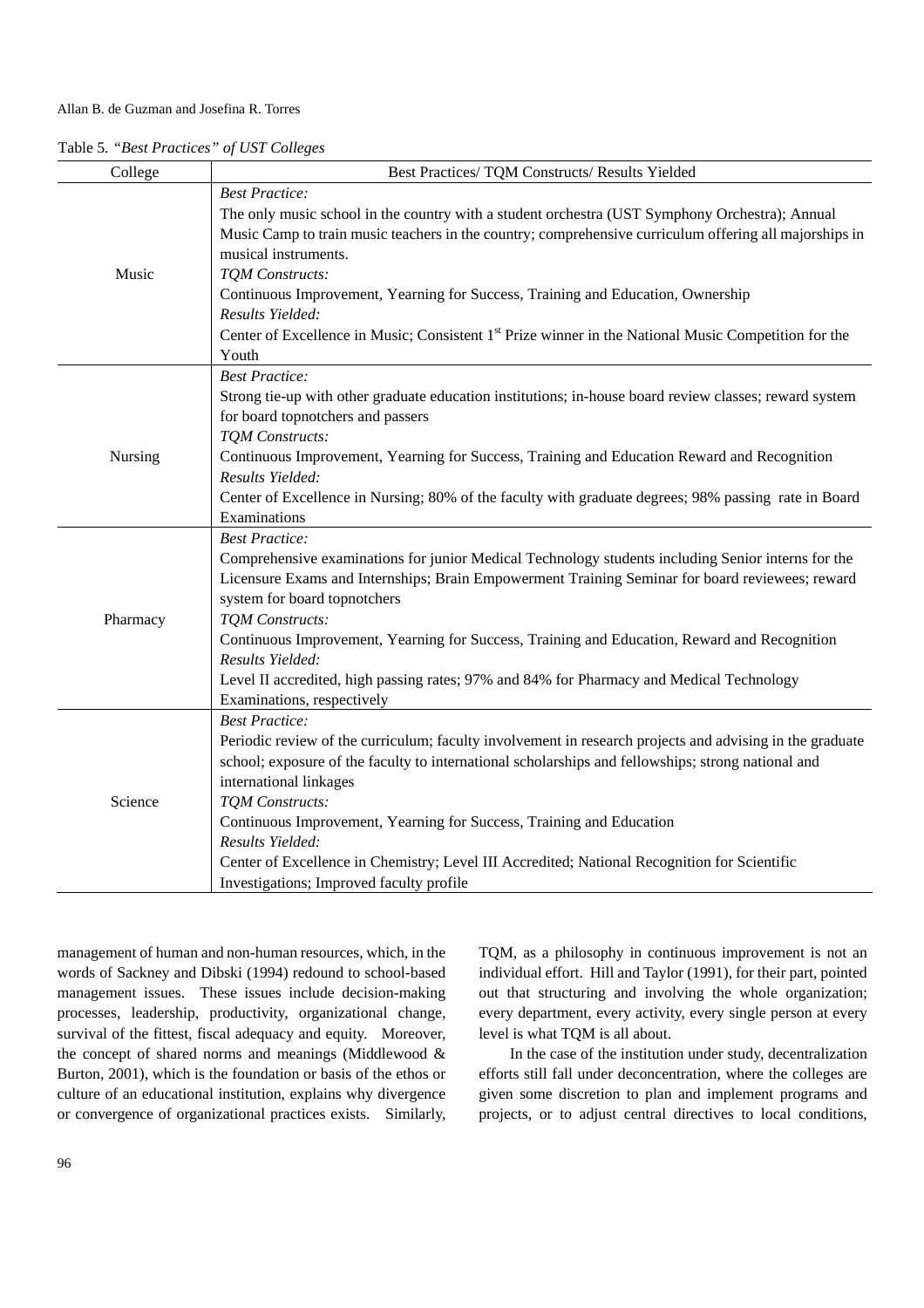within the guidelines set by the central administration. Such deconcentration effort is assessed in terms of the college's achievement reports vis-à-vis the university's identified key results areas (KRAs) and key performance indicators (KPIs).

Table 4 presents the UST benchmarking matrix which summarizes the ranking of the extent of adherence of the ten colleges under study to the TQM constructs and principles. The identified adherence status serves as entry point for the benchmarking efforts of the different colleges. As a strategy for system-wide changes and paradigmatic educational reforms, benchmarking constitutes the dual process of measurement and emulation (Jackson & Hund, 2000; Saylor, 1996; Grundstorm, 1995). In the final analysis, the benchmarking efforts of schools as learning and development institutions lead to a common vision and mission, and common strategies, goals and objectives characterized by productivity, collegiality, efficiency and effectiveness.

The matrix further shows that Vision is the most adhered to construct by all the colleges (Rank 1), followed by Training and Education (Architecture, Arts and Letters, Commerce, Education, Engineering and Pharmacy); Ownership (Fine Arts and Design and Music); and Reward and Recognition (Nursing and Science).

To describe qualitatively the extent of adherence of the institution to TQM constructs and principles, the following tables show the institutionalized projects and activities of the various colleges considered as "best practices". These were culled through interviews with key informants, ocular inspections and documentary analyses.

It is likewise evident in the Matrix that in terms of adherence, the following TQM constructs and principles ranked last in all colleges: a) Continuous Improvement, Colleges of Arts and Letters and Fine Arts; b) Yearning for Success, Colleges of Arts and Letters and Pharmacy; c) Involvement, Colleges of Education, Engineering, Music, Nursing, Science and d) Ownership, College of Commerce.

## **Conclusions**

Though the bulk of information gathered in this study deals with quantitative aspects of perceptions and backed-up by some qualitative data culled from documentary analyses and interview results, the attempt to describe quality improvement efforts of the oldest university in Asia has painted a context on how higher education institutions may be viewed from the lens of a business management philosophy which is gradually gaining grounds in the management of educational enterprises.

Quality education is achieved through quality-driven efforts and practices. Total Quality Management or TQM, as a construct of educational management is a good rubric in determining how institutional planning is done and how benchmarking is observed and practiced, taking into account the university's levels of capability and cope-ability. Findings of this study have clearly identified how collective attempts to effect continuous improvement may help institutions define the parameters of quality education. Knowledge of TQM, codified or tacit, once applied to and applied systematically constitutes much to organizational success. TQM, like education, is all about learning. Learning, in the Chinese language, which literally means to "study and practice constantly" (Senge, 1990) is an important feature in a TQM program, for the following reasons: a) it requires administrators and faculty to know what are actually being done in their study programs, and to gather data on how these practices affect the quality of students' learning; and b) it helps develop in the administrators and faculty depth of understanding of the meaning of quality education, which requires provision of learning experiences which are functional and relevant to the students' field of study, and more importantly, relevant to their life and life in this country today. Quality education is committed to the formation and change of attitudes (Argyris & Schon, 1995; Hargreaves, 1990), hence, formation of values must be integrated in student' learning experiences. Educational innovations initiated in both local and national levels should be examined closely and reflectively by educational planners for purposes of benchmarking and contextualization.

The university, as an institution of higher learning, is a system. It operates through a network of human interrelationships, marked by similarities, differences and other deviations due to varying backgrounds, beliefs, values and attitudes. Confronted with risks, certainties and uncertainties in their social, economic, cultural, technological, and political milieus, universities are expected to effect synergistic relationships, and pursue continuing improvement of policies and standards of performance and behavior. Knowledge is a very potent force for renewed organizational learning, but both the effectiveness of the renewal of teaching and the teaching itself also depends on how knowledge is being delivered. (Tunnermann, 1996). All these are being incarnated by schools in their educational delivery systems, which projects an institutional status of quality. As earlier cited, quality in today's universities is a construct not easy to define. It is a status that calls for judicious planning, implementation and evaluation of educational efforts, coupled with an aggressive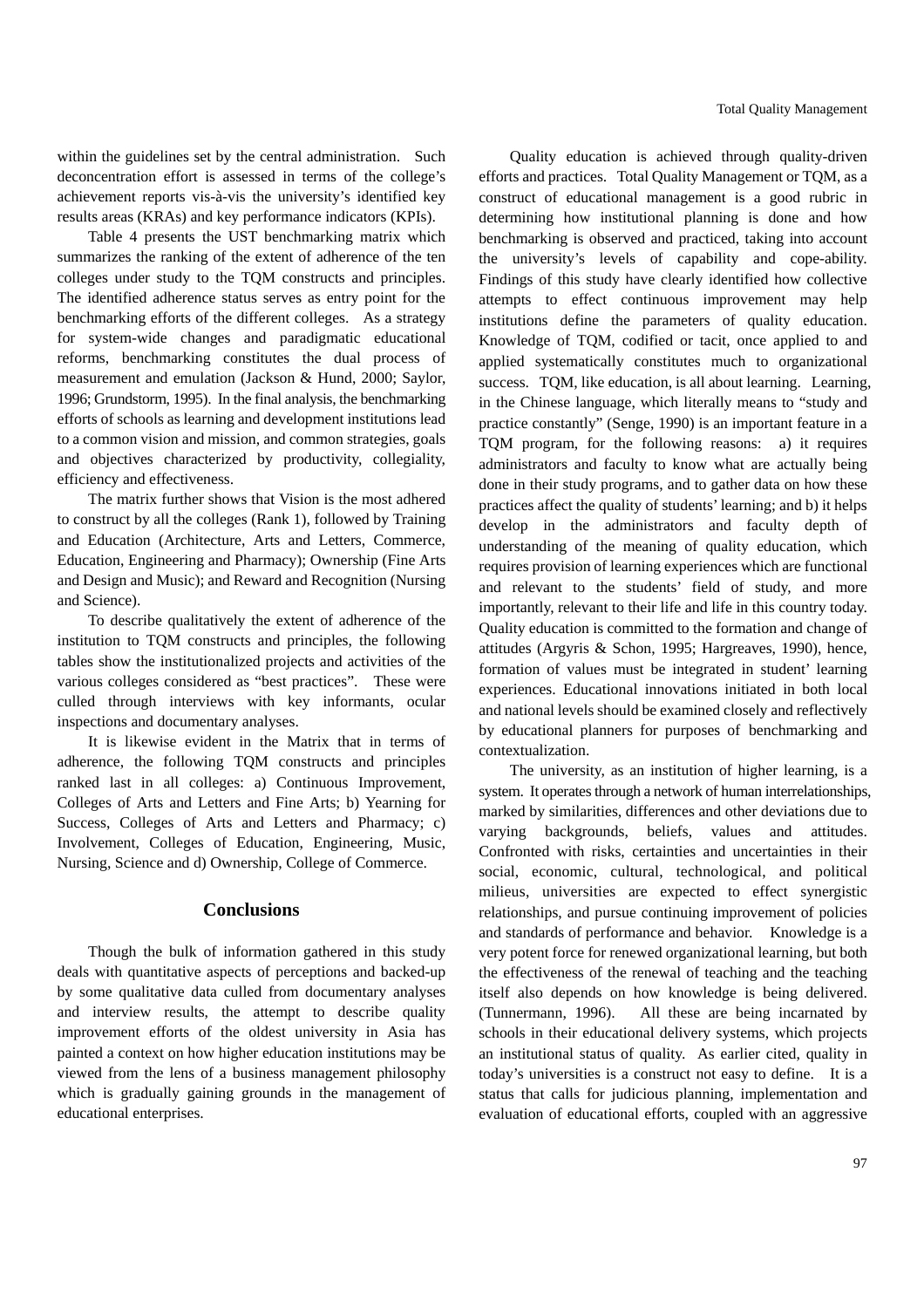Allan B. de Guzman and Josefina R. Torres

and risk taking attitude of openness to change.

Finally, the initial findings of this study suggest that subsequent research be undertaken on the success stories of institutions whose philosophy of educational management is TQM-driven. A discourse on quality outputs realized by quality improvement efforts may be initiated using other quantitative and qualitative means.

## **References**

- Abaño, I., & Cabading, W. (Eds.). (2003). *Rector's Report Academic Year 2002-2003.* Manila: University of Santo Tomas, Office of the Rector.
- Argyris, C., & Schon D. (1995). *Organizational learning II: theory, method and practice.* Massachusetts: Addison-Wesley.
- Besterfield, D., Besterfield, C. B., Besterfield, G., & Besterfield, M.S. (1998). *Total Quality Management* (2nd ed.). New Jersey: Prentice-Hall International, Inc.
- Bonstingl, J. J. (1996). *Schools of Quality: An Introduction to Total Quality Management in Education* (2<sup>nd</sup> ed.). Alexandria, VA: Association for Supervision and Curriculum Development.
- Bullough, R. V., Jr., Kauchak, N. A., Crow, S., & Hobbs, D. (1997). Professional Development Schools: Catalyst for Teacher and School Change. *Teaching and Teacher Education, 13*(2), 153-169.
- Castillo, N. M. (1987). Education and National Reconstruction. *UNITAS. 60*(3), 271-282.
- Caraca, J., Conceicao, P., & Heitor, M. V. (2000). Towards a public policy for the research university in Portugal. *Higher Education Policy*, *13*(1), 181-201.
- Chui, H. S., Sharpe, F. G., & McCormick, J. (1996). Vision and leadership of principals in Hong Kong. *Journal of Educational Administration, 34*(3) 30-48.
- Cotton, K. (1994). Applying total quality management principles to secondary education. In *School Improvement Research Series* (No. 1). Oregon*:* Northwest Regional Educational Laboratory.
- Commission on Higher Education. (1995). Executive Summary. In *Long-Term Higher Education Development Plan 2001-2010.* Philippines: Commission on Higher Education (CHED).
- El-Khawas, E. (2001). Today's universities: responsive, resilient, or rigid? *Higher Education Policy, 14*(1), 241-248.
- Galbraith, P. L. (1999). Systems thinking: a missing component in higher educational planning? *Higher*

*Education Policy, 12*(1), 141-157.

- Go, J. (1993). *Marketing Mix Strategy in the Philippine Setting*. Quezon City: National Bookstore, Inc.
- Gomez, R. R. (1999). The modernization of higher education in Mexico. *Higher Education Policy, 12*(1), 53-67.
- Grundstorm, W. (1995).  $C + Q + P/M$  =Benchmarking: TQM and Academic Libraries in "Total Quality Management in Academic Libraries: Initial Implementation Efforts. *Proceedings from the 1st International Conference on TQM and Academic Libraries.* 131*.*
- Harchar, R. L, & Hyle, A. E. (1996). Collaborative power: a grounded theory of administrative instructional leadership in the elementary school. *Journal of Educational Administration*, *34*(3), 15-29.
- Hargreaves, D. H. (1990*). Interpersonal relations and education*. London, NY: Routledge.
- Hill, F., & Taylor, W. E. (1991). Total quality management in higher education. *International Journal of Educational Management, 5*(5), 4-9.
- Holtta, S., & Malkki, P. (2000). Response of Finnish higher education to the national information society. *Higher Education Policy*, *13*(1), 231-243.
- International Commission of Education for the 21<sup>st</sup> Century. (1996). *Learning: The Treasure Within* (No. 96-56). France: UNESCO Publishing.
- Jablonski, J. R. (1992). *Implementing TQM: Competing in the Nineties through Total Quality Management.* Amsterdam: Pfeiffer and Company.
- Jackson, N., & Hund, H. (2000). *Benchmarking for Higher Education*. London: SRHE and Open University Press.
- Jurow, S., & Barnard, S. B. (1993). Introduction to TQM fundamentals and overview of contents. *Journal of Library Administration*, *18*(1/2), 1-13.
- Kreitner, C. (1998). *Total Quality Management*. Boston: Allyn and Bacon.
- Lunenberg, F., & Ornstein, A. (2000). *Educational Administration*. Australia: Wadsworth.
- Middlewood, D., & Burton, N. (2001). *Managing the curriculum*. London: Paul Chapman Publishing Co.
- Milevo, R. M. (1995). *A Handbook on Product Design and Development*. Quezon City: National Bookstore, Inc.
- Robbins, A. (1993). *Total Quality Management*. NY: John Wiley & Sons, Inc.
- Ross, J. E. (1994). *Total Quality Management: Text, Cases and Readings.* London: St. Lucie Press.
- Sackney, L. E., & Dibsky, D. J. (1994). School-based management: a critical perspective. *Educational Management and Administration, 22*(2)*,* 104-112.